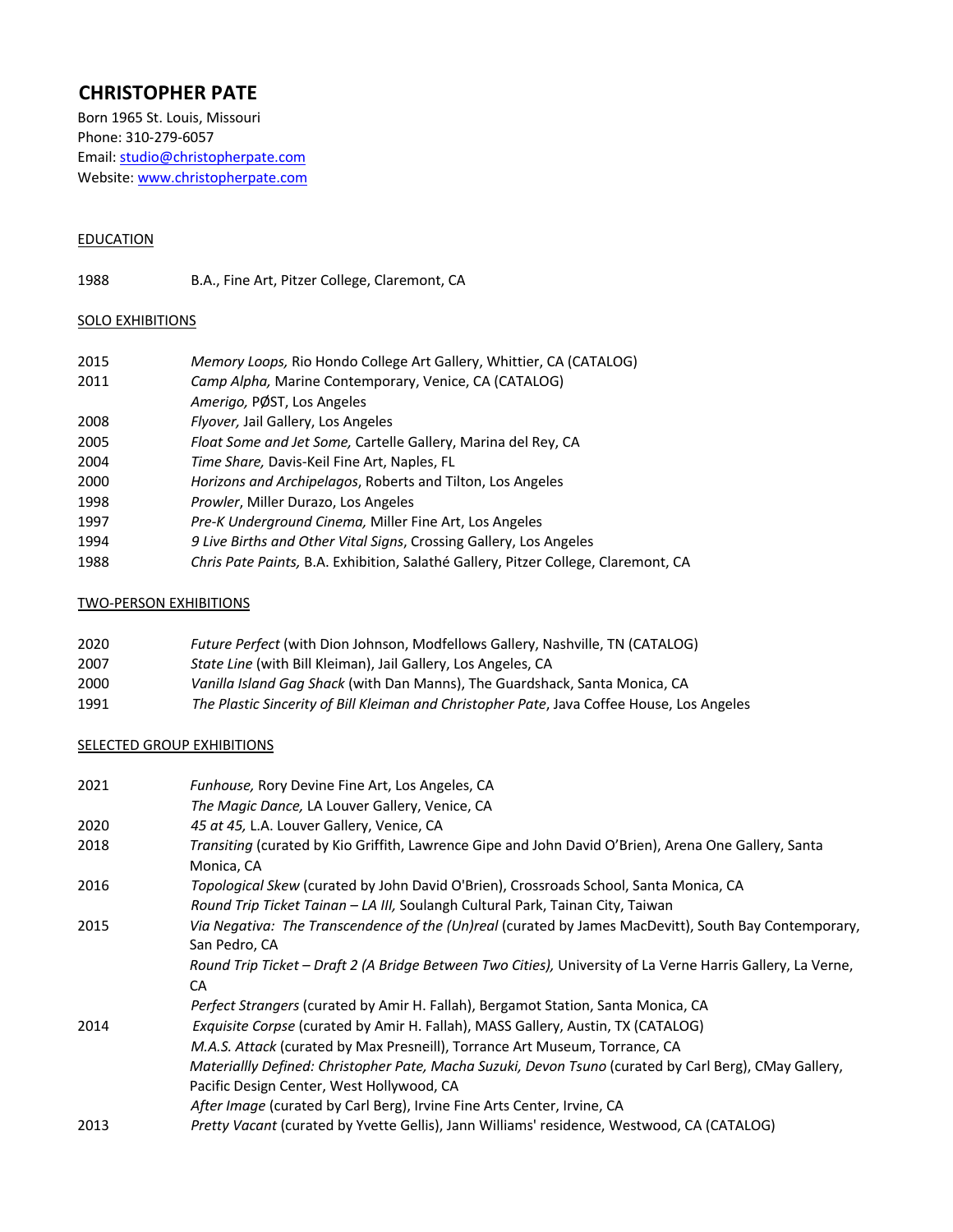|      | Sense and Sensibility: Behind the Scenes (curated by Fatemeh Burnes), Mt. San Antonio College Art Gallery,  |
|------|-------------------------------------------------------------------------------------------------------------|
|      | Walnut, CA (CATALOG)                                                                                        |
|      | Summer Group Show (curated by Mat Gleason), Red Pipe Gallery, Los Angeles                                   |
|      | M.A.S. Attack (curated by Max Presneill), ARTRA at LA Mart Building, Los Angeles                            |
| 2012 | Drown Me in Pictures (curated by Nathan Danilowicz), Latned Atsär, Los Angeles                              |
|      | Curatorial Exchange (curated by Inmo Yuon for Carl Berg), Irvine Fine Art Center, Irvine, CA                |
|      | Against the Grain, Mark Moore Gallery, Culver City, CA                                                      |
|      | Peace Tower (Mark di Suvero/LAX Art), West Hollywood, CA                                                    |
|      | 10 Years L.A. @ Kaus Australis (curated by Carl Berg), The Prospectus, West Hollywood, CA                   |
|      | Temporary Distemper (curated by Ron Faronovich), XVY Art & Design, Los Angeles                              |
| 2011 | La Cosa Nostra: This Thing of Ours (curated by Max Presneill), Rheeway Gallerie, Los Angeles                |
|      | Role Reversal (curated by Carl Berg), Mount Saint Mary's College, Brentwood, CA                             |
|      | Chain Letter, (curated by Doug Harvey and Christian Cummings), Shoshana Wayne Gallery, Santa Monica,        |
|      | CA                                                                                                          |
|      | TEL-ART-PHONE (curated by Mat Gleason), Beacon Arts Building, Inglewood, CA                                 |
|      | On the Wall (curated by Carl Berg), Arena 1, Santa Monica, CA                                               |
| 2010 | ALPTRAUM (curated by Jay Stuckey), Transformer, Washington D.C., subsequently traveling to Cell Project     |
|      | Space, London, England; Ausstellungsraum des Deutscher Kuenstlerbund e.V., Berlin, Germany; The             |
|      | Company, Los Angeles; blank projects, Cape Town, South Africa                                               |
|      | pin UPs (curated by Ron Faronovich), Studio 1131, Inglewood, CA                                             |
|      | Salon 5 (Works 141-185), Marine, Santa Monica, CA                                                           |
|      | Yellow, Michael's, Santa Monica, CA                                                                         |
| 2009 | Salon 1 (Works 001-029), Marine, Santa Monica, CA                                                           |
|      | Lovable Like Orphan Kitties and Bastard Children (curated by Joshua Aster and Kristin Calabrese), The Green |
|      | Gallery East, Milwaukee, WI                                                                                 |
|      | Structural Integrity (curated by Dion Johnson), University of La Verne Harris Gallery, La Verne, CA         |
| 2008 | Panopti(con) (curated by Martin Durazo), Bank, Los Angeles, CA                                              |
|      | Some Paintings: The Third LA Weekly Biennial (curated by Doug Harvey), Track 16 Gallery, Santa Monica, CA   |
| 2007 | noplace, Jail Gallery, Los Angeles                                                                          |
|      | Viewing Club, London, England                                                                               |
| 2006 | Viewing Club, Berlin, Germany; Hamburg, Germany; London, England Dharma                                     |
|      | Zen Center Benefit Auction, Dharma Zen Center, Los Angeles                                                  |
| 2005 | Rogue Wave: Nineteen Artists from Los Angeles, LA Louver Gallery, Venice, CA (CATALOG) Smack!               |
|      | (curated by Robert Wedemeyer), The Brewery Project, Los Angeles                                             |
| 2004 | Big & Holy, Cartelle Gallery, Marina del Rey, CA (catalog)                                                  |
|      | Tinseltown Too, Domestic Setting, Los Angeles                                                               |
|      | Heaven's Gonna Burn Your Eyes, Cartelle Gallery, Marina del Rey, CA                                         |
|      | The Frank Gehry Spheres Art Project, Track 16, Santa Monica, CA                                             |
|      | Lotusland, Connecticut College, New London, CT 2003                                                         |
|      | Tinseltown, Domestic Setting, Los Angeles, CA                                                               |
|      | filesharing.001, Art Front Studios, Los Angeles                                                             |
|      | No Chaser, PØST, Los Angeles                                                                                |
|      | SoCal Locals, Sabina Lee Gallery, Los Angeles                                                               |
|      | West Coast: 16 Artists from L.A., Art Affairs, Amsterdam, Netherlands                                       |
|      | Kaus Australis, Rotterdam, Netherlands                                                                      |
|      | August, Dionicia Gallery, Beverly Hills, CA                                                                 |
|      | august 2002, LA Louver Gallery, Venice, CA                                                                  |
|      | Transit Projects: Survival L.A., Raid Projects, Los Angeles, CA (CATALOG)                                   |
|      | California Dreamin', Davis/Keil Fine Art, Naples, FL                                                        |
|      | Transit: Survival Skills, Park Paradise Complex, Scottsdale, AZ                                             |
|      | rawDraw, Pasadena City College, Pasadena, CA                                                                |
| 2001 | Rogue Wave: Eleven Artists from Los Angeles, LA Louver Gallery, Venice, CA (CATALOG)                        |
| 2000 | Ten Degrees of Abstraction, Biola University, La Mirada, CA                                                 |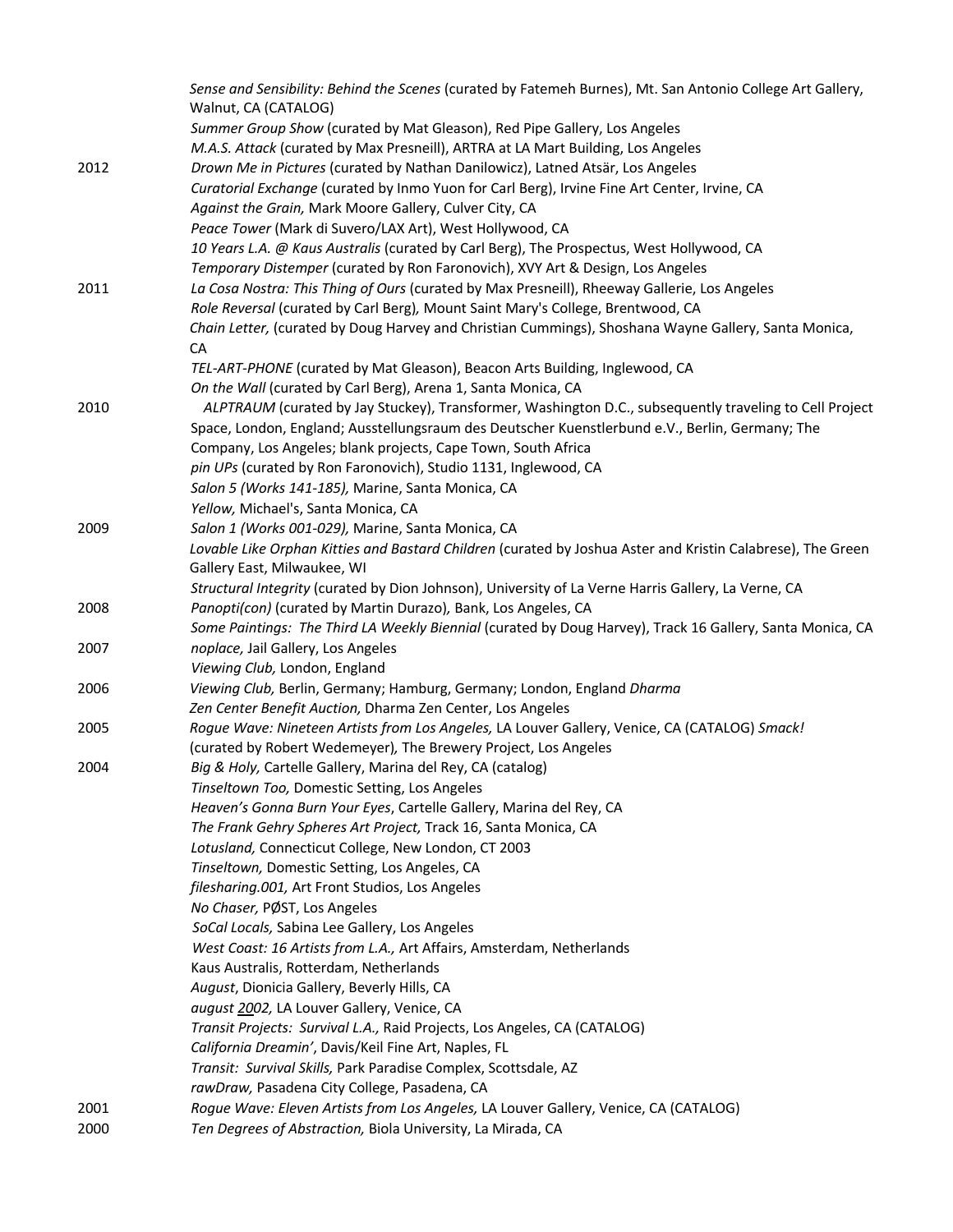|      | California Color, Franco-American Center, Rennes, France                                                                          |
|------|-----------------------------------------------------------------------------------------------------------------------------------|
|      | Mural, Irvine Art Center, Irvine, CA                                                                                              |
|      | The Spurgeon Project, The Spurgeon Building, Santa Ana, CA                                                                        |
| 1999 | Tripindicular, Lemon Sky, Los Angeles                                                                                             |
|      | One Night Stand, Farmer's Daughter Hotel, Los Angeles                                                                             |
|      | Limits, The Dollhouse, Los Angeles, CA (subsequently exhibited in 'Sig-Alert', Arizona State University Art<br>Museum, Tempe, AZ) |
| 1998 | All of That, None of That, and More, Fire King Gallery, Los Angeles                                                               |
| 1997 | The Big Wave, Andrew/Shire Gallery, Los Angeles                                                                                   |
|      | Sweet, Miller Fine Art, Los Angeles                                                                                               |
| 1996 | Hodgepodge Lodge East, Hovel, New York, NY                                                                                        |
| 1995 | December 20th, Richard Heller Gallery, Santa Monica, CA                                                                           |
|      | A Vital Matrix, Domestic Setting, Los Angeles (CATALOG)                                                                           |
|      | Ginny Bishton, Jim Buss, Christopher Pate, Dan Bernier Gallery, Santa Monica, CA                                                  |
|      | Hodgepodge Lodge, The Art Store Gallery, Los Angeles                                                                              |
| 1994 | House of Style(s), TRI Gallery, Los Angeles                                                                                       |
|      | Cocktail Party, Three Day Weekend, Los Angeles                                                                                    |
|      | Domestic Setting at Sawtelle, Los Angeles 1993                                                                                    |
|      | The Men's Room, Project Box, Los Angeles                                                                                          |
|      | polyABSTRACT, Ruth Bachofner Gallery, Santa Monica                                                                                |
|      | Just A White Show, 1529 Wellesley, Santa Monica                                                                                   |
| 1992 | Eight Abstract Variations, Jan Turner, Los Angeles                                                                                |
| 1991 | Professor's Choice IV, Lang Gallery, Scripps College, Claremont, CA                                                               |
|      | Seven Pitzer College Art Alumni, The Art Store Gallery, Fullerton, CA                                                             |
| 1988 | Professor's Choice III, Lang Gallery, Scripps College, Claremont, CA                                                              |
| C[1] |                                                                                                                                   |

#### **CURATING**

| Roque Wave, LA Louver Gallery, Venice, CA (primary organizational curator with the directors)                                                  |
|------------------------------------------------------------------------------------------------------------------------------------------------|
| Transient Apocalypse (as part of Curatorial Exchange), Irvine Fine Art Center, Irvine, CA                                                      |
| Roque Wave: Ten Artists from Los Angeles, LA Louver Gallery, Venice CA (co-curator with Peter Goulds)                                          |
| Hef, Jail Gallery, Los Angeles                                                                                                                 |
| Roque Wave: Twelve Artists from Los Angeles, LA Louver Gallery, Venice, CA (co-curator with Peter Goulds)<br><i>noplace, Jail, Los Angeles</i> |
| Roque Wave: Nineteen Artists from Los Angeles, LA Louver Gallery, Venice, CA (co-curator with Peter                                            |
| Goulds)                                                                                                                                        |
| Viewfinder, Sabina Lee Gallery, Los Angeles                                                                                                    |
| filesharing.001, Art Front Studios, Los Angeles (co-curator with Peter Lograsso)                                                               |
| Roque Wave: Eleven Artists from Los Angeles, LA Louver Gallery, Venice, CA (co-curator with Peter Goulds)                                      |
| Tripindicular, Lemon Sky, Los Angeles                                                                                                          |
| Floaters, Miller Fine Art, Los Angeles                                                                                                         |
| The Men's Room, Project Box, Los Angeles                                                                                                       |
|                                                                                                                                                |

# PANELS

| 2013 | Painting in LA, moderated by Jason Ramos, Torrance Art Museum, Torrance, CA                           |
|------|-------------------------------------------------------------------------------------------------------|
| 2011 | The Life of the Artist/Curator, moderated by Carl Berg in conjunction with Role Reversal, Mount Saint |
|      | Mary's College, Brentwood, CA                                                                         |

# **RESIDENCIES**

2016 Soulangh Cultural Park, Tainan City, Taiwan<br>2001 Kaus Australis, Rotterdam, Netherlands Kaus Australis, Rotterdam, Netherlands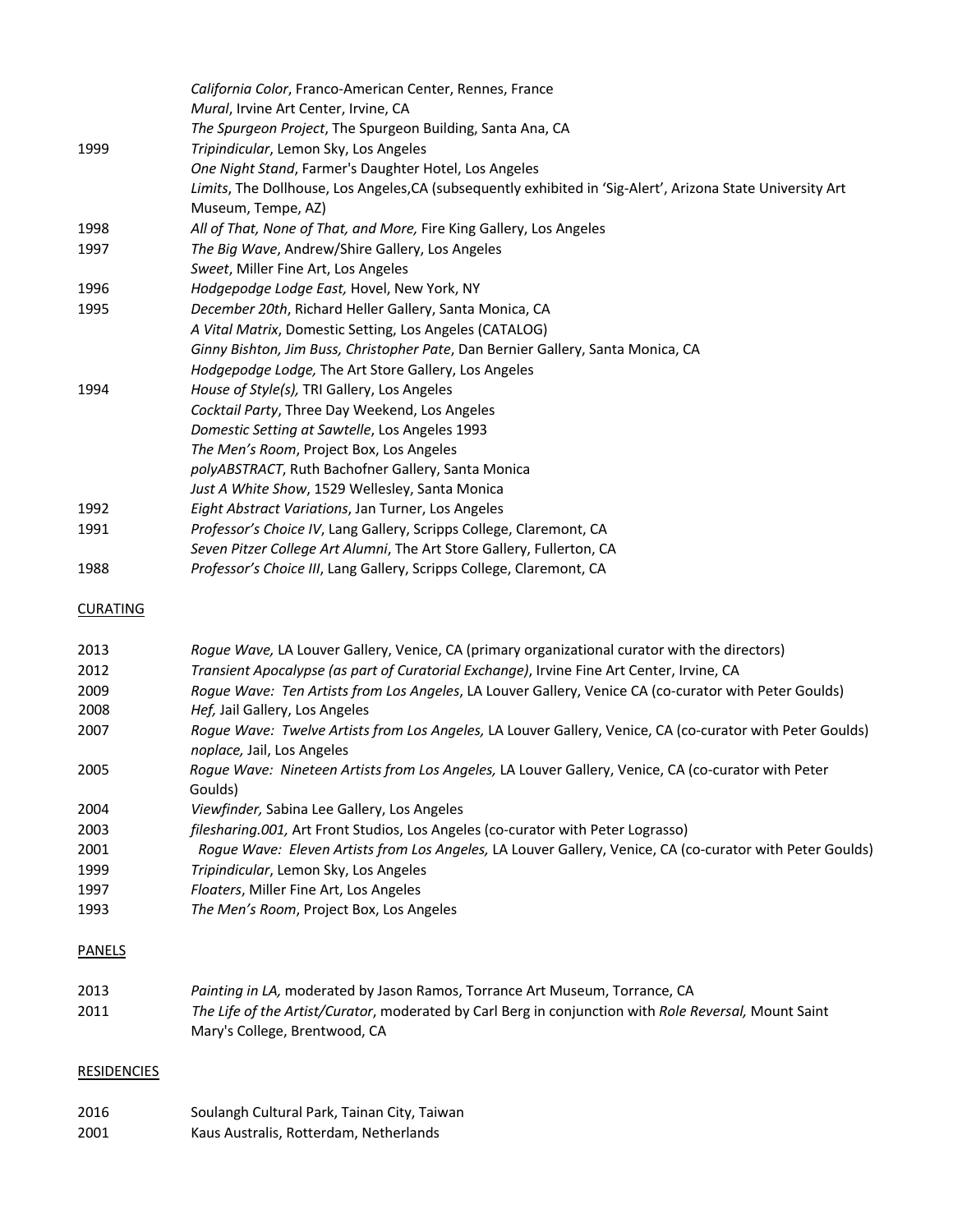# PUBLIC SCULPTURE PROJECTS

2015 *Memory Loops (2) – Spring Mix,* Rio Hondo College, Whittier, CA

# **BIBLIOGRAPHY**

| 2014<br>2012<br>2011 | Wood, Eve, "Killer Pick of the Week: Materially Defined", Artillery Online, June 5<br>Barton, Dave, "Curatorial Cage Match In Irvine", OC Weekly, September 20<br>Cifarelli, Gabriel,"Playing Telephone With Art", LA Weekly Blogs,                                                                                                                                                                                                                                                                                                                                                                                                                                                                                                                                                                                                                                                                                                                                            |
|----------------------|--------------------------------------------------------------------------------------------------------------------------------------------------------------------------------------------------------------------------------------------------------------------------------------------------------------------------------------------------------------------------------------------------------------------------------------------------------------------------------------------------------------------------------------------------------------------------------------------------------------------------------------------------------------------------------------------------------------------------------------------------------------------------------------------------------------------------------------------------------------------------------------------------------------------------------------------------------------------------------|
|                      | June 2, 2011<br>Frank, Peter, Haiku Reviews, Huffington Post Arts, April 23, 2011<br>Dambrot, Shana Nys, "Christopher Pate: Camp Alpha", LA Canvas, April 21, 2011 2009<br>Miles, Christopher, Artforum, January 2009, pp.219-220.                                                                                                                                                                                                                                                                                                                                                                                                                                                                                                                                                                                                                                                                                                                                             |
| 2008                 | Harvey, Doug, "Mixed Media 2008 (Highlights)", LA Weekly,<br>December 18, 2008<br>Miles, Christopher, "Best in Show 2008", LA Weekly,<br>December 18, 2008<br>Dambrot, Shana Nys, "Christopher Pate at Jail Gallery",<br>Whitehot Magazine (online), December 2008<br>Wood, Eve, Artillery, Nov/Dec 2008, Vol 3, Issue 2.<br>Harvey, Doug, "Pate 'n' Place", DougH on the Go! (blog), Friday, November 7, 2008 Dambrot,<br>Shana Nys, "Christopher Pate: Flyover", Flavorpill, October 4, 2008 (online)<br>Russell, Christopher, "No Quality Control", Artillery, Vol 2, No 4, March/April 2008, p.22.<br>Knight, Christopher, "It's alive, with wit, diversity", Los Angeles Times, Friday, January 25, 2008, p. E26.<br>Harvey, Doug; LA Weekly, 'Some Paintings: The Artists in the Third LA Weekly Biennial,' January 11-17,<br>2008, Vol. 30/No. 8, pp.30-33,48.<br>Gray, Emma; The Saatchi Gallery Daily Magazine, 'Emma Gray's Top 10 Shows in Los Angeles This Month,' |
| 2007                 | January 11, 2008, online.<br>Myers, Holly; Los Angeles Times, 'They complement but don't complete,' October 12, 2007, p.E27.                                                                                                                                                                                                                                                                                                                                                                                                                                                                                                                                                                                                                                                                                                                                                                                                                                                   |
|                      | Dambrot, Shana Nys, Flavorpill, 'Bill Kleiman and Chris Pate: State Line,' Issue 239, September 25, 2007,<br>online.<br>Gray, Emma; The Saatchi Gallery Daily Magazine, 'Emma Gray's Top 10 Shows in Los Angeles This Month,'<br>September 20, 2007, online.<br>Melrod, George; 'Rogue Wave '07: 12 Artists from Los Angeles at LA Louver,' Art Ltd. September 2007, p.<br>16.<br>Dambrot, Shana Nys, Art Review, 'Rogue Wave 07: 12 Artists From Los Angeles,' September 2007, p. 126.<br>Ollman, Leah; Los Angeles Times, 'The good type of 'Rogue',' July 6, 2007, p.E22.<br>Van Beers, Beertje; De Telegraaf, 'Leve hed Doodshoofd!,' March 11, 2007, p.T31.                                                                                                                                                                                                                                                                                                               |
| 2005                 | Kino, Carol; Art + Auction, 'Guilty Pleasures,' February 2007, pp.98-107.<br>Evers, Margaret; Performances Magazine, 'Off the Walls: The Art of the Gallery,' September 2005, pp.4647.<br>Finkel, Jori; New York Times, 'First Come the Dealers, and Then the Diplomas,' Sunday, July 3, 2005, pp.AR<br>$22 - 23.$<br>Lasarow, Bill; 'Rogue Wave,' ArtScene, Volume 24, Number 11, July/August, 2005, p.20.                                                                                                                                                                                                                                                                                                                                                                                                                                                                                                                                                                    |
|                      | Pagel, David; Los Angeles Times, 'Summer Sampler Has a Dark Side,' Friday, July 8, 2005, p.E26.<br>Santa Monica Mirror,'L.A. Louver Catches Rogue Wave,' Volume VII, Issue 3, June 29- July 5, 2005, p.13.<br>Step Inside Design, 'Rogue Wave '05/Rogue Wave '01 by L.A. Louver Gallery,' Volume 21, Number 5.<br>September/October 2005, p.170.                                                                                                                                                                                                                                                                                                                                                                                                                                                                                                                                                                                                                               |
| 2001                 | Morgan, Lynn; California Homes, 'L.A. Louver's New Wave,' November/December, pp.110-114.<br>Victoria; Artweek, 'Rogue Wave: Eleven Artists from LA at L.A. Louver,' September, pp.19-20.<br>Harvey, Doug; L.A. Weekly, 'Wilderness Tips,' July 27.<br>Myers, Holly; Los Angeles Times, 'Rogue Wave's Young Talents Blurring the Line Between Fantasy and<br>Banality,' July 13.                                                                                                                                                                                                                                                                                                                                                                                                                                                                                                                                                                                                |